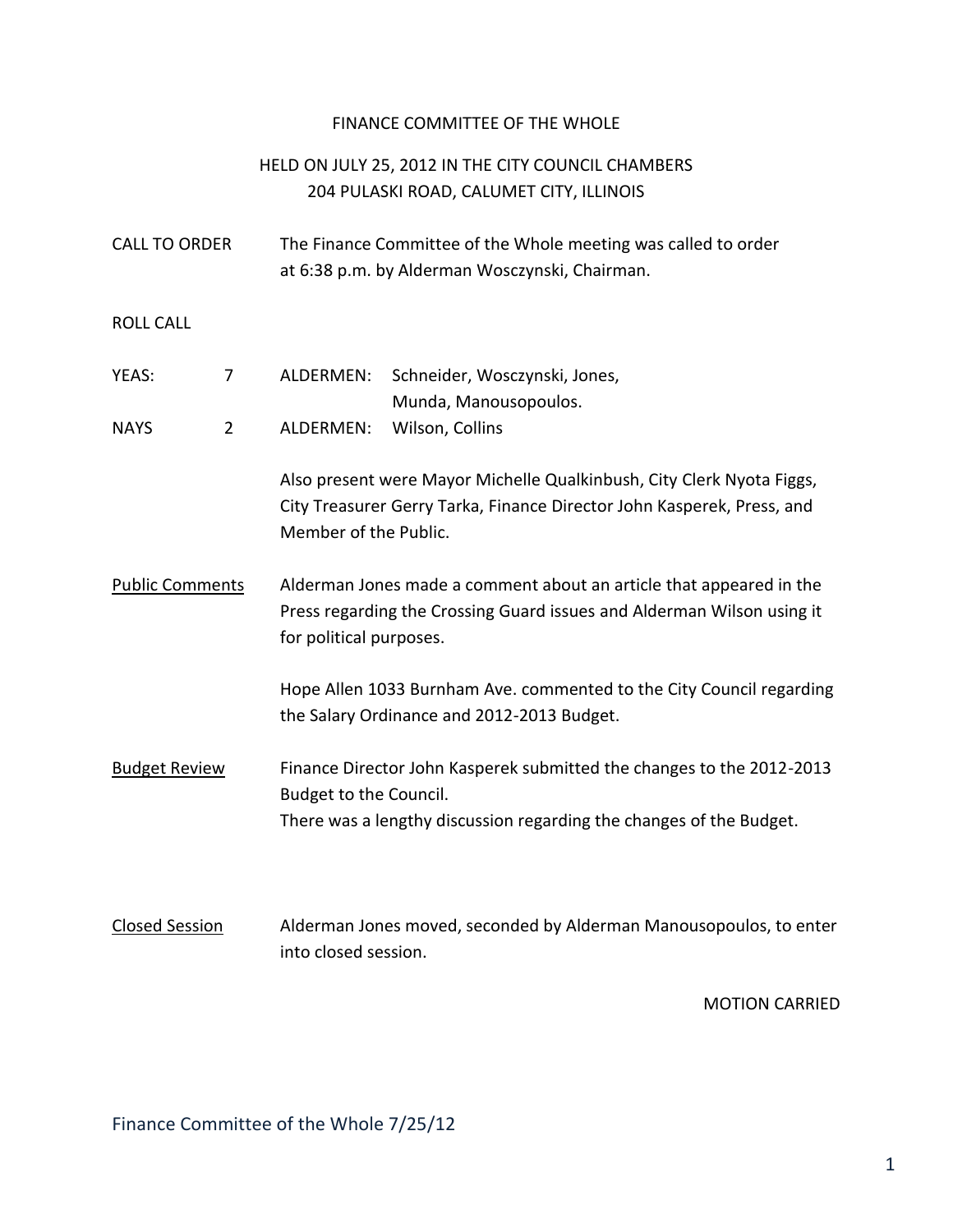Adjournment Alderman Munda moved to adjourn, seconded by Alderman Manousopoulos at 7:21.

X

Nyota T. Figgs City Clerk

Finance Committee of the Whole 7/25/12